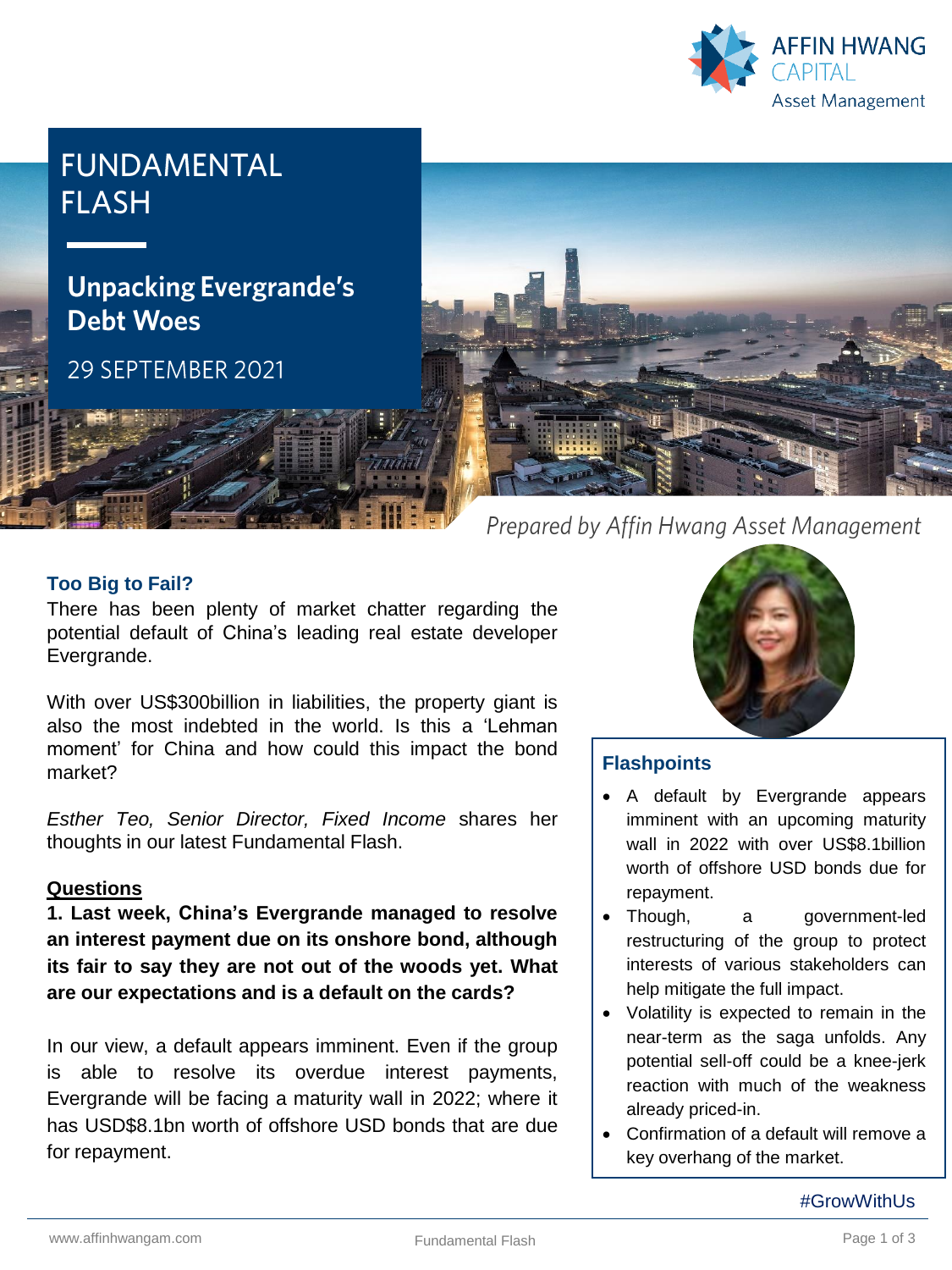

Evergrande has already missed a US\$83.5million coupon payment for one of its bonds on 23 September 2021. The cash-strapped developer has another approximately US\$48million coupon payment due on 29 September 2021.

No easy resolution, but we do expect an orderly restructuring of the firm, led by the government. The process is likely to be lengthy. We believe the government's main focus would be to protect homebuyers' interests; ensuring project construction continues until delivery as well as a handover of completed units.

### **2. Should investors be worried about a 'Lehman Brothers' moment in China?**

In short, we do not believe so. Although the leverage metrics of Evergrande (and other property developers in China) are high, these ratios still do not come close to that as of US financial institutions including Lehman Brothers' prior to the 2008-GFC.

The investor base for Evergrande is also much smaller compared to Lehman's. Hence, we believe the spill over implications and effects would not be as significant. Nevertheless, we will not rule out the possibility of additional high yield bonds from the sector defaulting by year end.

### **3. What is the outlook for the Asian and Chinese bond market?**

Volatility will be here to stay in the near-term given that sentiment is expected to remain fragile as the Evergrande saga unfolds. We could see another round of sell-off upon confirmation of Evergrande's default; even though much of this has already been priced-in by the market.

The sell-off would likely impact lower-rated developers with weaker liquidity profiles. However, this would be more of a knee-jerk reaction given the largest overhang for the market has been removed. In addition, we believe valuations for the Chinese property high-yield (HY) bond market will be undemanding post sell-off.

### **4. Could we see any spill over effects to other sectors beyond property?**

So far, the spill over effects are mainly felt within the property sector itself. Evergrande's outstanding borrowings account for 0.14% of the total outstanding loans in China. Hence from this perspective, the risk should be manageable. There could be contagion impacts to the supply chain especially business counterparts that have been reliant on Evergrande.

However, the Chinese economy is still reliant on the property sector, where it collectively *(both directly & indirectly)* account for 25-30% of China's GDP.

#GrowWithUs The Chinese developers' financial difficulties may have an amplified tightening effect on the credit conditions and future economic outlook for China.